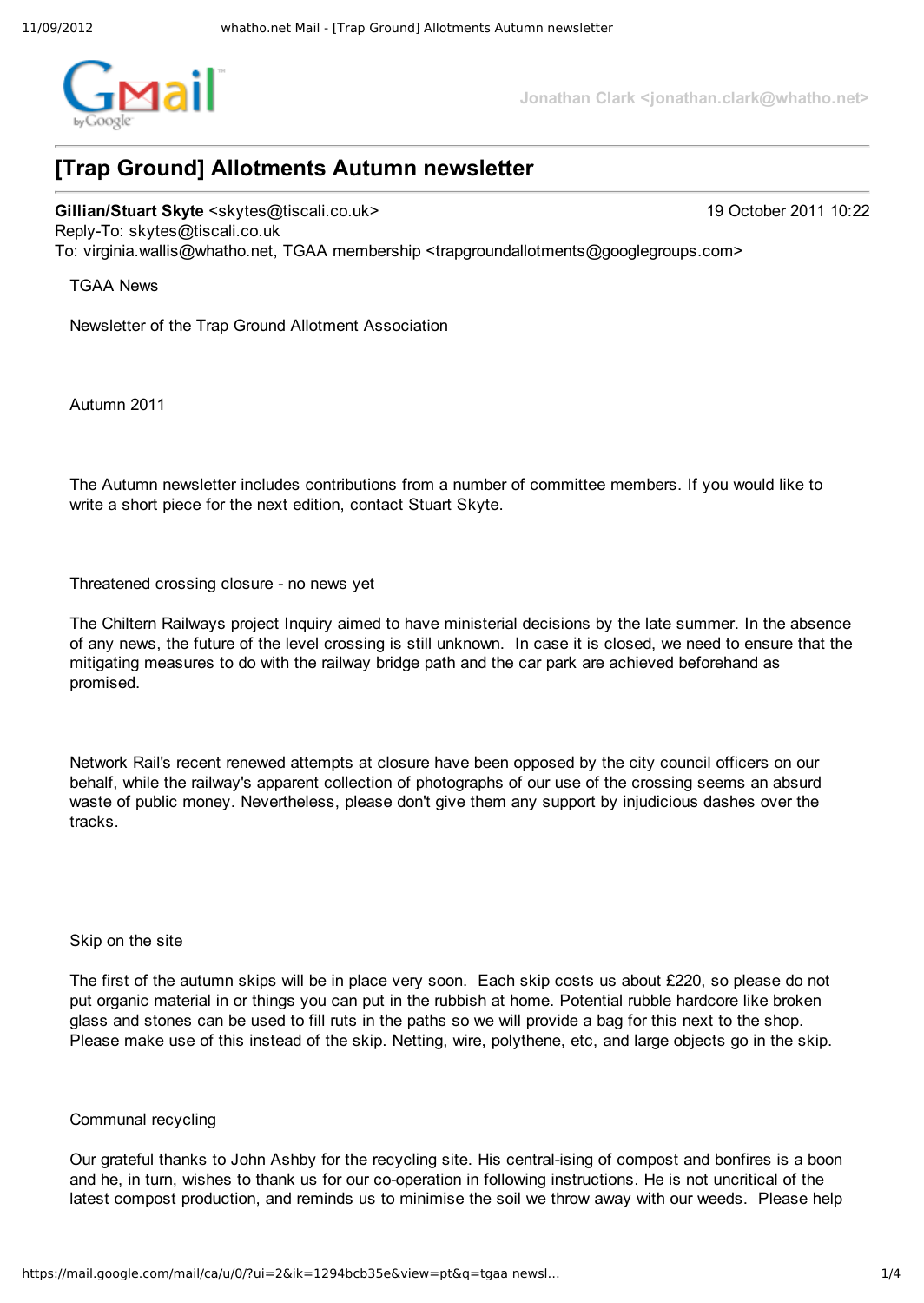yourself to the bonfire ash.

### Successful school visit

Oxford High School sent a party of Sixth Formers to visit us and appreciate the beauty of the place and the productivity and variety of crops. The mowing team having done its stuff, the site looked particularly orderly, and the abundant evidence of creative cultivation impressed some future gardeners.

## Mowing

Thanks once again to the volunteers on the mowing team who keep the main paths, open grassed areas, and quite a few of the smaller paths, looking neat and tidy. They are: Jojo Coles, Dick Dendy, Peter Ramsay, Chris Goodall, Gerald Sacks, Tony Hollander, Peter Jarvis, Kate Lack, Neil MacLennan, Jonathan Clark and Dave Taylor. Feel free to thank them personally.

The smallest paths we can mow must be at least three feet wide, and unencumbered by encroaching raised beds, plastic ground cover, fruit trees, bricks and stones, dead ends, tight corners and the like. If you make your small paths easier to mow, we are more likely to tackle them for you. If you don't want us coming down your path, make it obvious by putting an obstacle in the way..like a log.

The ride-on mower takes quite a lot of bashing from obstacles and we are told it really needs replacing. The bearings on the cutters get ruined by the various bits of plastic - e.g. ground cover, baler twine, netting - that the mower picks up particularly when doing the smaller paths, and it is expensive to replace them. Please help us to help you by making sure the mowed areas remain free of encumbrances. The mechanics at Aladdin in Hayfield Road help us quite a bit to keep the equipment running at no charge, so if you have surplus crops, they are worthy and grateful recipients.

### Any other bees news

There has been a bee-hive in the north-east corner of the site behind the new pond since late August. The bees seem to have settled in well, and we hope they have enough stores to enable them to over-winter successfully, ready to start pollinating our crops and producing honey in the spring. The apiary is chained off to prevent people wandering past the bees by accident. We hope there will be something like three or four hives there by the end of next season. The current bee-keepers are Jonathan Clark and Howard Cox. They stand ready to answer questions if you wish. Their contact details are on notices on the notice-boards and by the apiary.

### Photo competition 2011

A reminder that this year's photographic competition theme is structures and that entries - a maximum of three per person - should be submitted by 31 October. As in previous years, the judge will be professional photographer and plot-holder, Hugh Palmer. Details on the TGAA web site (www.trapgroundallotments.org. uk). All entries will be displayed electronically at the Harvest Supper..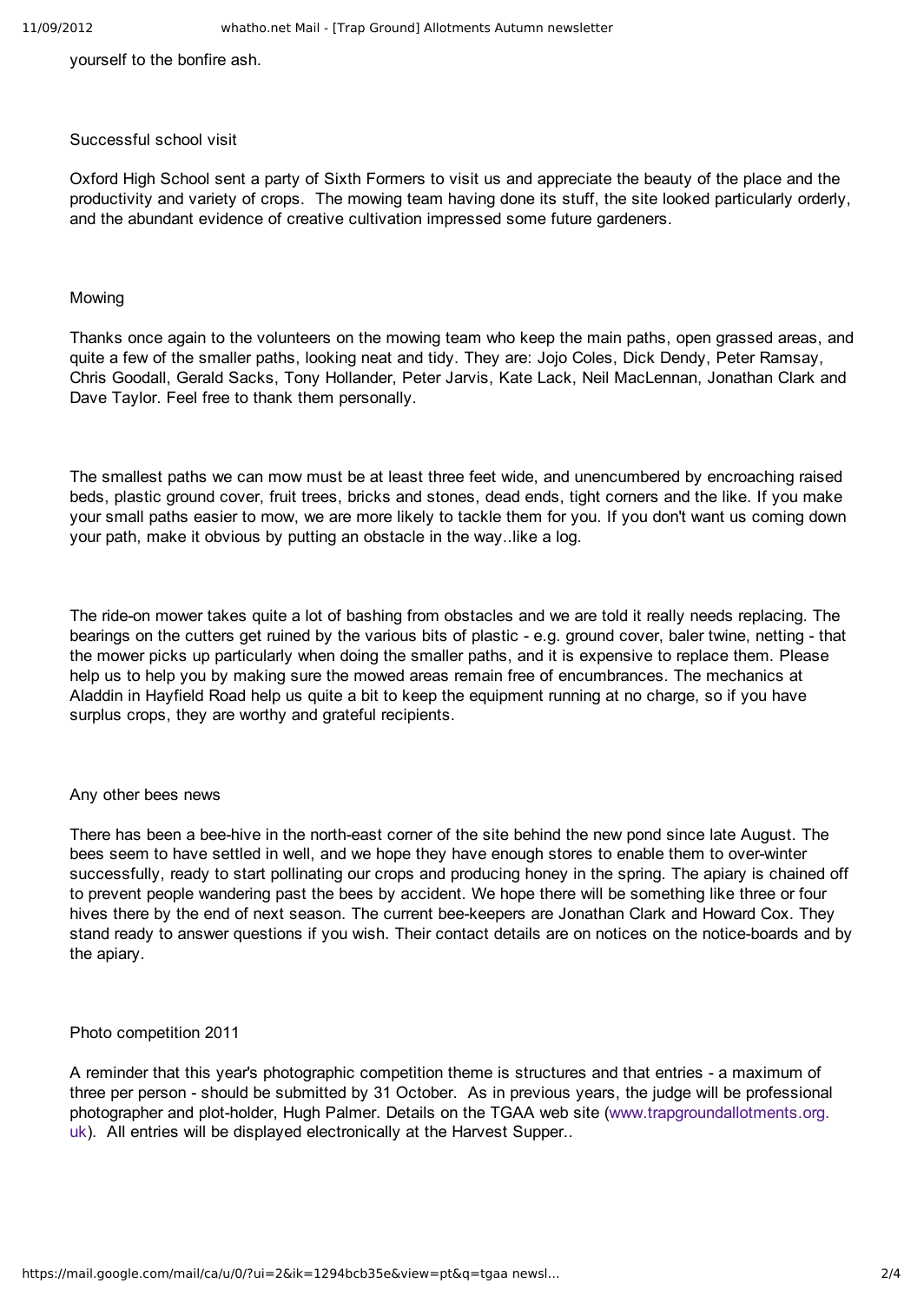..Harvest Supper 2011

This year's Harvest Supper is on Saturday 12 November at St Margaret's Institute. As well as good food and wine (bring your own to share), there will be a (not at all serious) gardening quiz and the announcement of the photo competition winners. The cost is only £5 per head. If you'd like to attend, and you are welcome to bring friends and/or family, contact Stuart or Gillian Skyte on 01865 559618 or at skytes@tiscali.co.uk. Please say if you are bringing a main course or a dessert.

### The new Alan Titchmarsh?

..not quite, but you might like to be aware that plot-holder Stuart Skyte now has a monthly slot on BBC Radio Oxford (95.2FM).talking about allotment news. This is on Sunday morning at 12.30. There is a gardening slot each week from 12 noon, with a rota of allotment "experts" giving their update at 12.30.

#### Beware of Leek Moth

Sounds a delightful creature but it can wreak havoc with leeks, onions, shallots and garlic. It's difficult/ impossible to eradicate; all you can do is prevent it attacking your crops by growing leeks, etc under fleece or, ideally, Enviromesh. Both are available in the on-site shop. The advice is not to grow alliums in the same place as an outbreak has occurred.

### Seed orders

TGAA members now benefit from three discount seed schemes with Dobies, Marshalls and Thompson & Morgan. Special order forms and catalogues are available from the allotment shop and/or from TGAA Secretary Virginia Wallis. To order from Marshalls, you need to join their garden club and order online - for an invitation to join the garden club, email: secretary@trapgroundallotments.org.uk.

Dobies gives 30% discount on seeds and 10% on everything else. Thompson & Morgan gives a 50% seed discount with 15% off nonseed items. Marshalls gives a discount of up to around 35%. The deadline for returning completed order forms is 13 November 2011. This is also the deadline for ordering Tucker's seed potatoes from Vibeke Mannion.

### Other discounts

Members who have bought a TGAA membership card (which costs only £1) can benefit from a 10% discount at Yarnton Nurseries and a discount on plants, bulbs and seeds at Burford Garden Company.

Thank you..

..to Vibeke Mannion for donating a "good-as-new" strimmer for communal use. Much appreciated and, doubtless, much used in coming years.

Your committee

Tony Hollander - chair